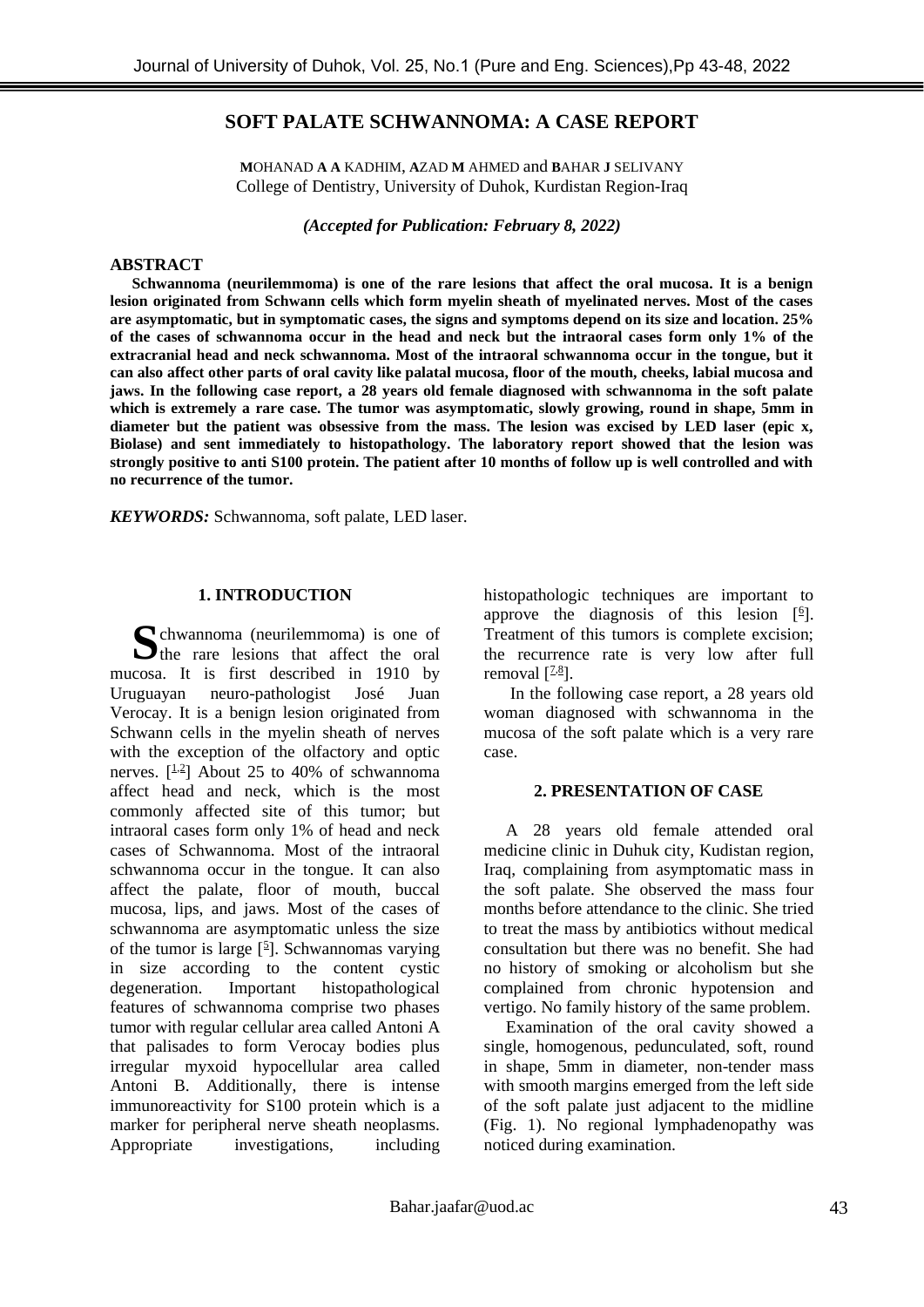

**[Fig. \(1\)](https://www.ncbi.nlm.nih.gov/pmc/articles/PMC8253958/figure/f0005/):-**painless single soft round tissue lesion on the left side of the soft palate adjacent to the midline.

Treatment plan has been discussed with the patient of complete laser excision under local anesthesia to avoid profuse bleeding and for rapid relief and healing. The procedure explained to the patient. Laboratory investigation needed was also discussed with the

patient. In the clinic, the tumor anesthetized with lidocaine and epinephrine (1: 80,000) and then totally removed by LED laser (epic x, Biolase) with a very simple bleeding with no suture need (Fig. 2).



**[Fig. \(2\)](https://www.ncbi.nlm.nih.gov/pmc/articles/PMC8253958/figure/f0010/):-**Complete laser excision of Schwannoma with simple bleeding and no suture needed.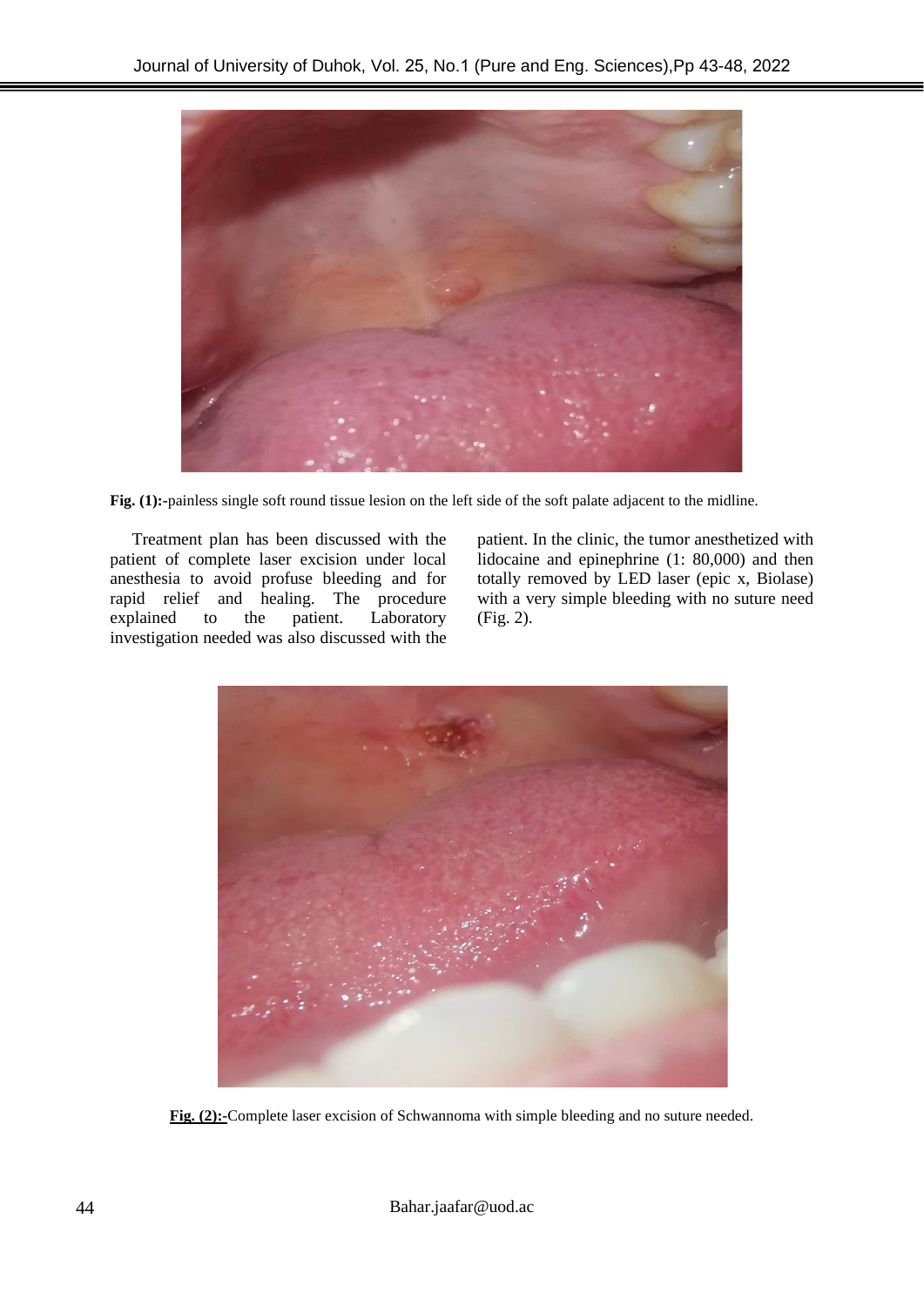Macroscopic description showed a small round piece of tissue, 5mm across (Fig. 3). In microscopic examination, the mass comprised benign looking squamous epithelium with underlying nodule showed benign looking

spindle cell proliferation (Antoni A) arranged in a palisading manner (Vercay bodies) with organoid pattern of growth. No malignant features seen. [\(Fig. 4\)](https://www.ncbi.nlm.nih.gov/pmc/articles/PMC8253958/figure/f0020/).



**[Fig. \(3\)](https://www.ncbi.nlm.nih.gov/pmc/articles/PMC8253958/figure/f0015/):-**Macroscopic appearance of the excised tomur showed a small round piece of tissue, 5mm across.



**[Fig. \(4\)](https://www.ncbi.nlm.nih.gov/pmc/articles/PMC8253958/figure/f0020/):-**benign looking squamous epithelium with underlying nodule showed benign looking spindle cell proliferation (Antoni A) arranged in a palisading manner (Verocay bodies) with organoid pattern of growth.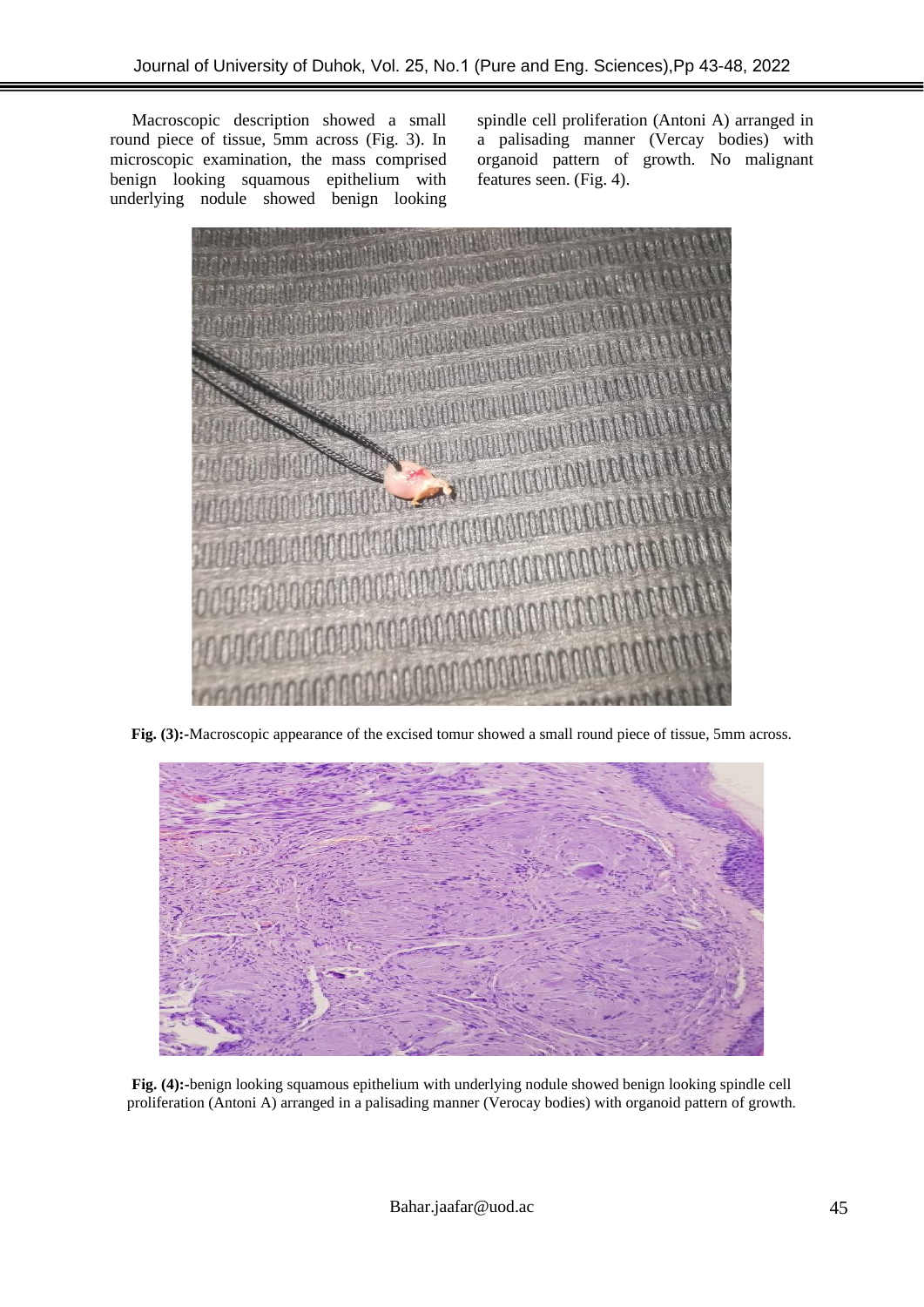Immunohistochemical (IHC) technique were used. The lesion showed intense immunoreactivity for S-100 protein [\(Fig. 5\)](https://www.ncbi.nlm.nih.gov/pmc/articles/PMC8253958/figure/f0025/). The appearance was consistent with Schwannoma.



**[Fig.\(](https://www.ncbi.nlm.nih.gov/pmc/articles/PMC8253958/figure/f0025/) 5):-** Immunohistochemical picture: tumor cells with intense immunoreactivity for S100 (20×).

The definitive diagnosis depending on morphological and immunohistochemical findings, was Schwannoma of the soft palate. Follow up has been done after 10 months in the same clinic, the patient was completely asymptomatic with normal mucosa and no signs of tumor recurrence.

#### **3. CONCLUSION**

Appropriate multiple approaches are needed to give the best care in tumors of head and neck. That's why, combination of clinical examination and laboratory investigations are substantial to reach the definitive diagnosis, like in the recent case.

Full surgical removal of the lesion is the gold standard with no recurrence.

#### **REFERENCES**

[Rajiv Joshi.](https://www.ncbi.nlm.nih.gov/pubmed/?term=Joshi%20R%5BAuthor%5D&cauthor=true&cauthor_uid=23189261) Learning from eponyms: Jose Verocay and Verocay bodies, Antoni A and B areas, Nils Antoni and Schwannomas. *[Indian](https://www.ncbi.nlm.nih.gov/pmc/articles/PMC3505436/)*  *[Dermatol Online J.](https://www.ncbi.nlm.nih.gov/pmc/articles/PMC3505436/)* 2012 Sep-Dec; 3(3): 215– 219. doi: [10.4103/2229-5178.101826.](https://dx.doi.org/10.4103%2F2229-5178.101826)

- [Nalini Aswath,](https://www.ncbi.nlm.nih.gov/pubmed/?term=Aswath%20N%5BAuthor%5D&cauthor=true&cauthor_uid=30967721) [T Manigandan,](https://www.ncbi.nlm.nih.gov/pubmed/?term=Manigandan%20T%5BAuthor%5D&cauthor=true&cauthor_uid=30967721) [S Leena Sankari,](https://www.ncbi.nlm.nih.gov/pubmed/?term=Sankari%20SL%5BAuthor%5D&cauthor=true&cauthor_uid=30967721) and [Lakshanika Yogesh.](https://www.ncbi.nlm.nih.gov/pubmed/?term=Yogesh%20L%5BAuthor%5D&cauthor=true&cauthor_uid=30967721) A rare case of palatal schwannoma with literature review. *[J Oral](https://www.ncbi.nlm.nih.gov/pmc/articles/PMC6421914/)  [Maxillofac Pathol.](https://www.ncbi.nlm.nih.gov/pmc/articles/PMC6421914/)* 2019 Feb; 23(Suppl 1): 36– 39. doi: [10.4103/jomfp.JOMFP\\_242\\_16.](https://dx.doi.org/10.4103%2Fjomfp.JOMFP_242_16)
- [Jakob Kavčič](https://www.ncbi.nlm.nih.gov/pubmed/?term=Kav%26%23x0010d%3Bi%26%23x0010d%3B%20J%5BAuthor%5D&cauthor=true&cauthor_uid=28049116) and [Marko Božič.](https://www.ncbi.nlm.nih.gov/pubmed/?term=Bo%26%23x0017e%3Bi%26%23x0010d%3B%20M%5BAuthor%5D&cauthor=true&cauthor_uid=28049116) Schwannoma of the tongue. [BMJ Case Rep.](https://www.ncbi.nlm.nih.gov/pmc/articles/PMC5073691/) 2016; 2016: bcr2016215799. Published online 2016 Oct 10. doi: [10.1136/bcr-2016-215799.](https://dx.doi.org/10.1136%2Fbcr-2016-215799)
- [Seema Kurup,](https://www.ncbi.nlm.nih.gov/pubmed/?term=Kurup%20S%5BAuthor%5D&cauthor=true&cauthor_uid=22778466) [Krishnakumar Thankappan,](https://www.ncbi.nlm.nih.gov/pubmed/?term=Thankappan%20K%5BAuthor%5D&cauthor=true&cauthor_uid=22778466) [Nitin](https://www.ncbi.nlm.nih.gov/pubmed/?term=Krishnan%20N%5BAuthor%5D&cauthor=true&cauthor_uid=22778466)  [Krishnan,](https://www.ncbi.nlm.nih.gov/pubmed/?term=Krishnan%20N%5BAuthor%5D&cauthor=true&cauthor_uid=22778466) and [Preeti P Nair.](https://www.ncbi.nlm.nih.gov/pubmed/?term=Nair%20PP%5BAuthor%5D&cauthor=true&cauthor_uid=22778466) Intraoral schwannoma – a report of two cases. [BMJ](https://www.ncbi.nlm.nih.gov/pmc/articles/PMC3417034/)  [Case Rep.](https://www.ncbi.nlm.nih.gov/pmc/articles/PMC3417034/) 2012; 2012: bcr1220115389. Published online 2012 Jul 27. doi: [10.1136/bcr.12.2011.5389.](https://dx.doi.org/10.1136%2Fbcr.12.2011.5389)
- [Abdelkarim Rhanim,](https://www.ncbi.nlm.nih.gov/pubmed/?term=Rhanim%20A%5BAuthor%5D&cauthor=true&cauthor_uid=26403631) MD,<sup>∗</sup> [Rachid El Zanati,](https://www.ncbi.nlm.nih.gov/pubmed/?term=El%20Zanati%20R%5BAuthor%5D&cauthor=true&cauthor_uid=26403631) MD, [Mustapha Mahfoud,](https://www.ncbi.nlm.nih.gov/pubmed/?term=Mahfoud%20M%5BAuthor%5D&cauthor=true&cauthor_uid=26403631) PhD, [Mohammed Saleh](https://www.ncbi.nlm.nih.gov/pubmed/?term=Berrada%20MS%5BAuthor%5D&cauthor=true&cauthor_uid=26403631)  [Berrada,](https://www.ncbi.nlm.nih.gov/pubmed/?term=Berrada%20MS%5BAuthor%5D&cauthor=true&cauthor_uid=26403631) PhD, and [Moradh El Yaacoubi.](https://www.ncbi.nlm.nih.gov/pubmed/?term=El%20Yaacoubi%20M%5BAuthor%5D&cauthor=true&cauthor_uid=26403631) A rare cause of chronic sciatic pain: Schwannoma of the sciatic nerve. [J Clin](https://www.ncbi.nlm.nih.gov/pmc/articles/PMC3880523/)  [Orthop Trauma.](https://www.ncbi.nlm.nih.gov/pmc/articles/PMC3880523/) 2013 Jun; 4(2): 89–92. Published online 2013 Apr 26. doi: [10.1016/j.jcot.2013.04.001](https://dx.doi.org/10.1016%2Fj.jcot.2013.04.001)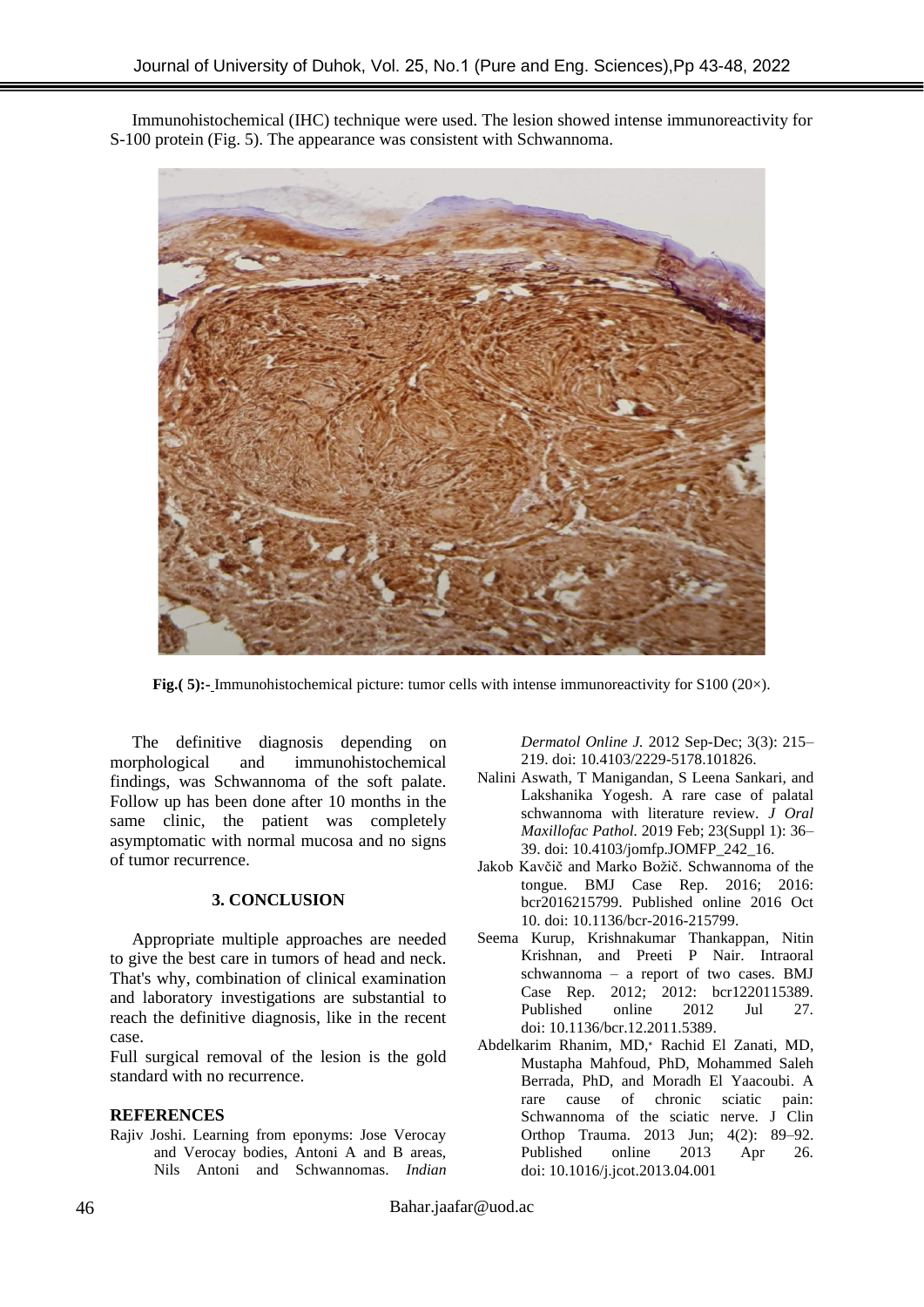- [Alhanouf A. Alhedaithy,](https://www.ncbi.nlm.nih.gov/pubmed/?term=Alhedaithy%20AA%5BAuthor%5D&cauthor=true&cauthor_uid=34175679) [Anwaar M. Alsayed,](https://www.ncbi.nlm.nih.gov/pubmed/?term=Alsayed%20AM%5BAuthor%5D&cauthor=true&cauthor_uid=34175679) [Khalid](https://www.ncbi.nlm.nih.gov/pubmed/?term=Al-Sindi%20KA%5BAuthor%5D&cauthor=true&cauthor_uid=34175679)  [A. Al-Sindi,](https://www.ncbi.nlm.nih.gov/pubmed/?term=Al-Sindi%20KA%5BAuthor%5D&cauthor=true&cauthor_uid=34175679) and [Waleed M. Janahi.](https://www.ncbi.nlm.nih.gov/pubmed/?term=Janahi%20WM%5BAuthor%5D&cauthor=true&cauthor_uid=34175679)  Schwannoma originating in the soft palate: A case report. [Int J Surg Case Rep.](https://www.ncbi.nlm.nih.gov/pmc/articles/PMC8253958/) 2021 Jul; 84: 106108. Published online 2021 Jun 17. doi: [10.1016/j.ijscr.2021.106108](https://dx.doi.org/10.1016%2Fj.ijscr.2021.106108)
- [Ricardo Ramina,](https://www.ncbi.nlm.nih.gov/pubmed/?term=Ramina%20R%5BAuthor%5D&cauthor=true&cauthor_uid=17768440) [Maurício Coelho Neto,](https://www.ncbi.nlm.nih.gov/pubmed/?term=Coelho%20Neto%20M%5BAuthor%5D&cauthor=true&cauthor_uid=17768440) [Kelly](https://www.ncbi.nlm.nih.gov/pubmed/?term=Bordignon%20KC%5BAuthor%5D&cauthor=true&cauthor_uid=17768440)  [Cristina Bordignon,](https://www.ncbi.nlm.nih.gov/pubmed/?term=Bordignon%20KC%5BAuthor%5D&cauthor=true&cauthor_uid=17768440) [Tobias Mattei,](https://www.ncbi.nlm.nih.gov/pubmed/?term=Mattei%20T%5BAuthor%5D&cauthor=true&cauthor_uid=17768440) [Rogério](https://www.ncbi.nlm.nih.gov/pubmed/?term=Clemente%20R%5BAuthor%5D&cauthor=true&cauthor_uid=17768440)  [Clemente,](https://www.ncbi.nlm.nih.gov/pubmed/?term=Clemente%20R%5BAuthor%5D&cauthor=true&cauthor_uid=17768440) and [Paulo Henrique Pires Aguiar.](https://www.ncbi.nlm.nih.gov/pubmed/?term=Pires%20Aguiar%20PH%5BAuthor%5D&cauthor=true&cauthor_uid=17768440) Treatment of Large and Giant Residual and Recurrent Vestibular Schwannomas. [Skull](https://www.ncbi.nlm.nih.gov/pmc/articles/PMC1876156/)  [Base.](https://www.ncbi.nlm.nih.gov/pmc/articles/PMC1876156/) 2007 Mar; 17(2): 109-117.<br>Prepublished online 2006 Nov 1. Prepublished online 2006 Nov 1. doi: [10.1055/s-2006-953510](https://dx.doi.org/10.1055%2Fs-2006-953510)
- [XinweiLi](https://www.sciencedirect.com/science/article/pii/S2468900919300386#!), [GuohuaZhong](https://www.sciencedirect.com/science/article/pii/S2468900919300386#!), [XueyingXu](https://www.sciencedirect.com/science/article/pii/S2468900919300386#!), [KunWang](https://www.sciencedirect.com/science/article/pii/S2468900919300386#!), [YinxinZhu](https://www.sciencedirect.com/science/article/pii/S2468900919300386#!)<sup>,</sup> [XuchenQi](https://www.sciencedirect.com/science/article/pii/S2468900919300386#!)<sup>,</sup> [JunhuiLv](https://www.sciencedirect.com/science/article/pii/S2468900919300386#!)<sup>,</sup> [YirongWang](https://www.sciencedirect.com/science/article/pii/S2468900919300386#!), [SenShao.](https://www.sciencedirect.com/science/article/pii/S2468900919300386#!) Surgical strategies for peripheral nerve schwannoma based on the intraoperative neurophysiological monitoring. [Laparoscopic, Endoscopic and Robotic](https://www.sciencedirect.com/science/journal/24689009)  [Surgery.](https://www.sciencedirect.com/science/journal/24689009) [Volume 2, Issue 3,](https://www.sciencedirect.com/science/journal/24689009/2/3) September 2019, Pages 65-69.
- [Carlos Moreno-García,](https://www.ncbi.nlm.nih.gov/pubmed/?term=Moreno-Garc%26%23x000ed%3Ba%20C%5BAuthor%5D&cauthor=true&cauthor_uid=24822018) [María Asunción Pons-García,](https://www.ncbi.nlm.nih.gov/pubmed/?term=Pons-Garc%26%23x000ed%3Ba%20MA%5BAuthor%5D&cauthor=true&cauthor_uid=24822018)  [Raúl González-García,](https://www.ncbi.nlm.nih.gov/pubmed/?term=Gonz%26%23x000e1%3Blez-Garc%26%23x000ed%3Ba%20R%5BAuthor%5D&cauthor=true&cauthor_uid=24822018) and [Florencio Monje-](https://www.ncbi.nlm.nih.gov/pubmed/?term=Monje-Gil%20F%5BAuthor%5D&cauthor=true&cauthor_uid=24822018)[Gil.](https://www.ncbi.nlm.nih.gov/pubmed/?term=Monje-Gil%20F%5BAuthor%5D&cauthor=true&cauthor_uid=24822018) [J Maxillofac Oral Surg.](https://www.ncbi.nlm.nih.gov/pmc/articles/PMC4016386/) Schwannoma of Tongue. 2014 Jun; 13(2): 217–221. Published online 2011 Mar 25. doi: [10.1007/s12663-010-](https://dx.doi.org/10.1007%2Fs12663-010-0101-0) [0101-0](https://dx.doi.org/10.1007%2Fs12663-010-0101-0)
- [Tamgadge Avinash,](https://www.ncbi.nlm.nih.gov/pubmed/?term=Avinash%20T%5BAuthor%5D&cauthor=true&cauthor_uid=27499782) [Tamgadge](https://www.ncbi.nlm.nih.gov/pubmed/?term=Sandhya%20T%5BAuthor%5D&cauthor=true&cauthor_uid=27499782) Sandhya, [Shashibhushan Dodal,](https://www.ncbi.nlm.nih.gov/pubmed/?term=Dodal%20S%5BAuthor%5D&cauthor=true&cauthor_uid=27499782) [Mayura Chande,](https://www.ncbi.nlm.nih.gov/pubmed/?term=Chande%20M%5BAuthor%5D&cauthor=true&cauthor_uid=27499782) and [Treville Pereira.](https://www.ncbi.nlm.nih.gov/pubmed/?term=Pereira%20T%5BAuthor%5D&cauthor=true&cauthor_uid=27499782) Recurrent Ancient Intraosseous Neurilemmoma of Maxilla: A Rare Case Report. [Iran J Pathol.](https://www.ncbi.nlm.nih.gov/pmc/articles/PMC4939651/) 2016 Spring; 11(2): 176–180.
- [Ankur Majumder,](https://www.ncbi.nlm.nih.gov/pubmed/?term=Majumder%20A%5BAuthor%5D&cauthor=true&cauthor_uid=34013190) [Arvind Ahuja,](https://www.ncbi.nlm.nih.gov/pubmed/?term=Ahuja%20A%5BAuthor%5D&cauthor=true&cauthor_uid=34013190) [DS Chauhan,](https://www.ncbi.nlm.nih.gov/pubmed/?term=Chauhan%20D%5BAuthor%5D&cauthor=true&cauthor_uid=34013190)  [Purnima Paliwal,](https://www.ncbi.nlm.nih.gov/pubmed/?term=Paliwal%20P%5BAuthor%5D&cauthor=true&cauthor_uid=34013190) and [Minakshi Bhardwaj.](https://www.ncbi.nlm.nih.gov/pubmed/?term=Bhardwaj%20M%5BAuthor%5D&cauthor=true&cauthor_uid=34013190) A clinicopathological study of peripheral schwannomas. [Med Pharm Rep.](https://www.ncbi.nlm.nih.gov/pmc/articles/PMC8118219/) 2021 Apr; 94(2): 191–196. Published online 2021 Apr 29. doi: [10.15386/mpr-1708.](https://dx.doi.org/10.15386%2Fmpr-1708)
- [José Antonio Galbiatti,](https://www.ncbi.nlm.nih.gov/pubmed/?term=Galbiatti%20JA%5BAuthor%5D&cauthor=true&cauthor_uid=33093729) [Gabriel Rodrigues dos Santos](https://www.ncbi.nlm.nih.gov/pubmed/?term=Milhomens%20GR%5BAuthor%5D&cauthor=true&cauthor_uid=33093729)  [Milhomens,](https://www.ncbi.nlm.nih.gov/pubmed/?term=Milhomens%20GR%5BAuthor%5D&cauthor=true&cauthor_uid=33093729) [Lara Giovanetti Bertozzo,](https://www.ncbi.nlm.nih.gov/pubmed/?term=Bertozzo%20LG%5BAuthor%5D&cauthor=true&cauthor_uid=33093729) [Letícia](https://www.ncbi.nlm.nih.gov/pubmed/?term=Escames%20L%5BAuthor%5D&cauthor=true&cauthor_uid=33093729)  [Escames,](https://www.ncbi.nlm.nih.gov/pubmed/?term=Escames%20L%5BAuthor%5D&cauthor=true&cauthor_uid=33093729) [Pedro de Alcântara Milhomens](https://www.ncbi.nlm.nih.gov/pubmed/?term=Milhomens%20Neto%20Pd%5BAuthor%5D&cauthor=true&cauthor_uid=33093729)  [Neto,](https://www.ncbi.nlm.nih.gov/pubmed/?term=Milhomens%20Neto%20Pd%5BAuthor%5D&cauthor=true&cauthor_uid=33093729) and [Marilia Gabriela Palacio Galbiatti.](https://www.ncbi.nlm.nih.gov/pubmed/?term=Galbiatti%20MG%5BAuthor%5D&cauthor=true&cauthor_uid=33093729)  Retrospective Analysis of 20 Patients Affected by Schwannomas in the Upper and Lower Limbs. [Rev Bras Ortop \(Sao Paulo\).](https://www.ncbi.nlm.nih.gov/pmc/articles/PMC7575399/) 2020 Oct; 55(5): 629–636. Published online 2020 Apr 6. doi: [10.1055/s-0040-1702962.](https://dx.doi.org/10.1055%2Fs-0040-1702962)
- [Swati Parhar,](https://www.ncbi.nlm.nih.gov/pubmed/?term=Parhar%20S%5BAuthor%5D&cauthor=true&cauthor_uid=24783154) [Harkanwal Preet Singh,](https://www.ncbi.nlm.nih.gov/pubmed/?term=Singh%20HP%5BAuthor%5D&cauthor=true&cauthor_uid=24783154) [Amit Nayyar,](https://www.ncbi.nlm.nih.gov/pubmed/?term=Nayyar%20A%5BAuthor%5D&cauthor=true&cauthor_uid=24783154)  and Adesh S Manchanda. Intra-Oral Schwannoma- A Case Report. [J Clin Diagn](https://www.ncbi.nlm.nih.gov/pmc/articles/PMC4003662/)  [Res.](https://www.ncbi.nlm.nih.gov/pmc/articles/PMC4003662/) 2014 Mar; 8(3): 264–265. Published online 2014 Mar 15. doi: [10.7860/JCDR/2014/7466.4181](https://dx.doi.org/10.7860%2FJCDR%2F2014%2F7466.4181)
- [M. Panduranga Kamath,](https://www.sciencedirect.com/science/article/pii/S2090074013000820#!) [Hema Kini,](https://www.sciencedirect.com/science/article/pii/S2090074013000820#!) [S.Vijendra](https://www.sciencedirect.com/science/article/pii/S2090074013000820#!)  [Shenoy, D. Deviprasad,](https://www.sciencedirect.com/science/article/pii/S2090074013000820#!) [Nidhin Prakash,](https://www.sciencedirect.com/science/article/pii/S2090074013000820#!)  [Radha Pai.](https://www.sciencedirect.com/science/article/pii/S2090074013000820#!) Schwannoma of the base of tongue

– A rare presentation. Egyptian Journal of Ear, Nose, Throat and Allied Sciences (2014) 15, 61–64

- Williams H.K., Cannell H., Silvester K., Williams D.M. Neurilemmoma of the head and neck. *Br. J. Oral Maxillofac. Surg.* 1993; **31**:32–35.
- 9. Lucas R.B. *Pathology of Tumors of the Oral Tissue.* 1984. New York, NY: Churchill Livingstone.
- Wright B.A., Jackson D. Neural tumors of the oral cavity: a review of the spectrum of benign and malignant oral tumors of the oral cavity and jaws. *Oral Surg. Oral Med. Oral Pathol.*  1980;**49**: 509–522.
- [Shannon Coy,](https://www.ncbi.nlm.nih.gov/pubmed/?term=Coy%20S%5BAuthor%5D&cauthor=true&cauthor_uid=31161239) [Rumana Rashid,](https://www.ncbi.nlm.nih.gov/pubmed/?term=Rashid%20R%5BAuthor%5D&cauthor=true&cauthor_uid=31161239) [Anat Stemmer-](https://www.ncbi.nlm.nih.gov/pubmed/?term=Stemmer-Rachamimov%20A%5BAuthor%5D&cauthor=true&cauthor_uid=31161239)[Rachamimov,](https://www.ncbi.nlm.nih.gov/pubmed/?term=Stemmer-Rachamimov%20A%5BAuthor%5D&cauthor=true&cauthor_uid=31161239) and [Sandro Santagata.](https://www.ncbi.nlm.nih.gov/pubmed/?term=Santagata%20S%5BAuthor%5D&cauthor=true&cauthor_uid=31161239) An update on the CNS manifestations of neurofibromatosis type 2. [Acta Neuropathol.](https://www.ncbi.nlm.nih.gov/pmc/articles/PMC7038792/) 2020; 139(4): 643–665. Published online 2019 Jun 4. doi: [10.1007/s00401-019-02029-5.](https://dx.doi.org/10.1007%2Fs00401-019-02029-5)
- Gainza-Cirauqui M.L., Eguía-Del Valle A., Martínez-Conde R., Coca-Meneses J.C., Aguirre-Urizar J.M. Ancient schwanomma of the hard palate. An uncommon case report and review. *J Clin Exp Dent.* 2013;**5**: e62–e65.
- [Jacob Pe'er.](https://www.ncbi.nlm.nih.gov/pubmed/?term=Pe%26%23x02019%3Ber%20J%5BAuthor%5D&cauthor=true&cauthor_uid=27146927) Pathology of eyelid tumors. [Indian J](https://www.ncbi.nlm.nih.gov/pmc/articles/PMC4869455/)  [Ophthalmol.](https://www.ncbi.nlm.nih.gov/pmc/articles/PMC4869455/) 2016 Mar; 64(3): 177–190. doi: [10.4103/0301-4738.181752.](https://dx.doi.org/10.4103%2F0301-4738.181752)
- [Abhishek Jaiswal,](https://www.ncbi.nlm.nih.gov/pubmed/?term=Jaiswal%20A%5BAuthor%5D&cauthor=true&cauthor_uid=25789306) [Asit Ranjan Mridha,](https://www.ncbi.nlm.nih.gov/pubmed/?term=Mridha%20AR%5BAuthor%5D&cauthor=true&cauthor_uid=25789306) [Devajit Nath,](https://www.ncbi.nlm.nih.gov/pubmed/?term=Nath%20D%5BAuthor%5D&cauthor=true&cauthor_uid=25789306) [Ashu Seith Bhalla,](https://www.ncbi.nlm.nih.gov/pubmed/?term=Bhalla%20AS%5BAuthor%5D&cauthor=true&cauthor_uid=25789306) and [Alok Thakkar.](https://www.ncbi.nlm.nih.gov/pubmed/?term=Thakkar%20A%5BAuthor%5D&cauthor=true&cauthor_uid=25789306) Intraparotid facial nerve schwannoma: A case report. [World J Clin Cases.](https://www.ncbi.nlm.nih.gov/pmc/articles/PMC4360505/) 2015 Mar 16; 3(3): 322–326. Published online 2015 Mar 16. doi: [10.12998/wjcc.v3.i3.322](https://dx.doi.org/10.12998%2Fwjcc.v3.i3.322)
- Kun Z., Qi D.Y., Zhang K.H. A comparison between the clinical behavior of neurilemmomas in the neck and oral and maxillofacial region. *J. Oral Maxillofac. Surg.* 1993;**51**: 769–771.
- [F.J. Wippold, II,](https://www.ncbi.nlm.nih.gov/pubmed/?term=Wippold%20F%5BAuthor%5D&cauthor=true&cauthor_uid=17893219) [M. Lubner,](https://www.ncbi.nlm.nih.gov/pubmed/?term=Lubner%20M%5BAuthor%5D&cauthor=true&cauthor_uid=17893219) [R.J. Perrin,](https://www.ncbi.nlm.nih.gov/pubmed/?term=Perrin%20R%5BAuthor%5D&cauthor=true&cauthor_uid=17893219) [M. Lämmle,](https://www.ncbi.nlm.nih.gov/pubmed/?term=L%26%23x000e4%3Bmmle%20M%5BAuthor%5D&cauthor=true&cauthor_uid=17893219) and A. Perry. Neuropathology for the Neuroradiologist: Antoni A and Antoni B Tissue Patterns. [AJNR Am J Neuroradiol.](https://www.ncbi.nlm.nih.gov/pmc/articles/PMC8134199/) 2007 Oct; 28(9): 1633-1638. doi: [10.3174/ajnr.A0682.](https://dx.doi.org/10.3174%2Fajnr.A0682)
- [S Simonetti,](https://pubmed.ncbi.nlm.nih.gov/?term=Simonetti+S&cauthor_id=24217963) [C Serrano,](https://pubmed.ncbi.nlm.nih.gov/?term=Serrano+C&cauthor_id=24217963) [J Hernández-Losa,](https://pubmed.ncbi.nlm.nih.gov/?term=Hern%C3%A1ndez-Losa+J&cauthor_id=24217963) [S](https://pubmed.ncbi.nlm.nih.gov/?term=Bagu%C3%A9+S&cauthor_id=24217963)  [Bagué,](https://pubmed.ncbi.nlm.nih.gov/?term=Bagu%C3%A9+S&cauthor_id=24217963) [R Orellana,](https://pubmed.ncbi.nlm.nih.gov/?term=Orellana+R&cauthor_id=24217963) [C Valverde,](https://pubmed.ncbi.nlm.nih.gov/?term=Valverde+C&cauthor_id=24217963) [M E](https://pubmed.ncbi.nlm.nih.gov/?term=Lleonart+ME&cauthor_id=24217963)  [Lleonart,](https://pubmed.ncbi.nlm.nih.gov/?term=Lleonart+ME&cauthor_id=24217963) [M Aizpurua,](https://pubmed.ncbi.nlm.nih.gov/?term=Aizpurua+M&cauthor_id=24217963) [J Carles,](https://pubmed.ncbi.nlm.nih.gov/?term=Carles+J&cauthor_id=24217963) [S Ramón y](https://pubmed.ncbi.nlm.nih.gov/?term=Ram%C3%B3n+y+Cajal+S&cauthor_id=24217963)  [Cajal,](https://pubmed.ncbi.nlm.nih.gov/?term=Ram%C3%B3n+y+Cajal+S&cauthor_id=24217963) [C Romagosa.](https://pubmed.ncbi.nlm.nih.gov/?term=Romagosa+C&cauthor_id=24217963) Schwannomas, benign tumors with a senescent phenotype. Histol Histopathol. 2014 Jun;29(6):721-30. doi: 10.14670/HH-29.721. Epub 2013 Nov 12.
- Rodriguez F.J. Pathology of peripheral nerve sheath tumors: diagnostic overview and update on selected diagnostic problems. *Acta Neuropathol.* 2012;**123**: 295–319.
- Bansal R., Trivedi P., Patel S. Schwannoma of the tongue. *Oral Oncol. Extra.* 2005; **41**:15–17.